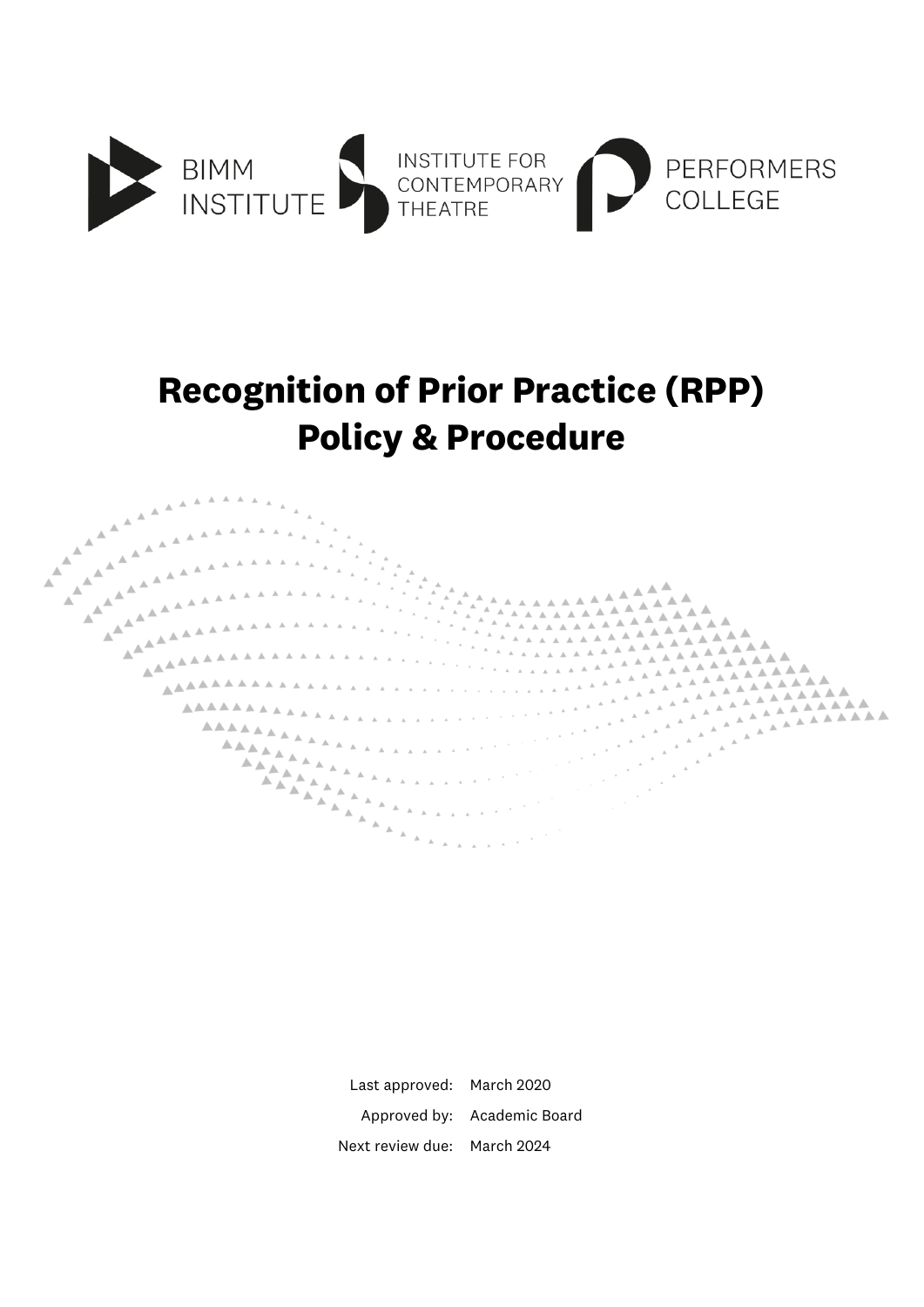#### **Section A: Introduction & Terminology**

#### **Introduction**

BIMM Institute recognises the value of learning wherever it occurs, either to meet course entry requirements (Recognition of Prior Practice) or to achieve credit towards named awards (Recognition of Prior Learning). Recognition of Prior Practice is an alternative entry route onto Level 4 of a BIMM undergraduate course for mature applicants who do not hold the minimum qualifications required to gain entry onto a course. A mature applicant must be 19 years of age by course start date for their RPP application to be considered.

The Institute shall seek to operate its RPP Policy & Procedure in a way that is fair and in accordance with legal requirements and the Institute's regulations at all times. This includes specific compliance with the Equality Act and the Institute's Equal Opportunities & Diversity Policy, as well as a commitment that the Institute will foster stronger recruitment from groups currently under-represented in higher education, by working to raise aspirations and break down barriers to participation such as those created by culture, geography, social and economic factors.

#### **Publicity**

Details about RPP, including information on where prospective students can obtain advice and guidance on submitting an application, any fees payable and time limits shall be published to applicants via the Institute's prospectus and website.

#### **Terminology**

- *Recognition -* Refers to the process whereby applicants of all ages and backgrounds are eligible to receive recognition and/or formal credit for learning acquired in the past through work and other life experiences.
- *Recognition of Prior Practice (RPP) -* Refers to the recognition of prior practice and experience gained outside the Institute through practice which is uncertified and not previously assessed. For example, learning from paid or unpaid work, community activities, leisure pursuits and other informal learning experiences related to the subject of study in the course of interest.

Where 'recognised' prior practice meets the criteria above but there is no formal credit allocated, the Institute shall follow the procedures detailed in this policy to gauge the equivalent qualification level required for entry onto the undergraduate course applied for.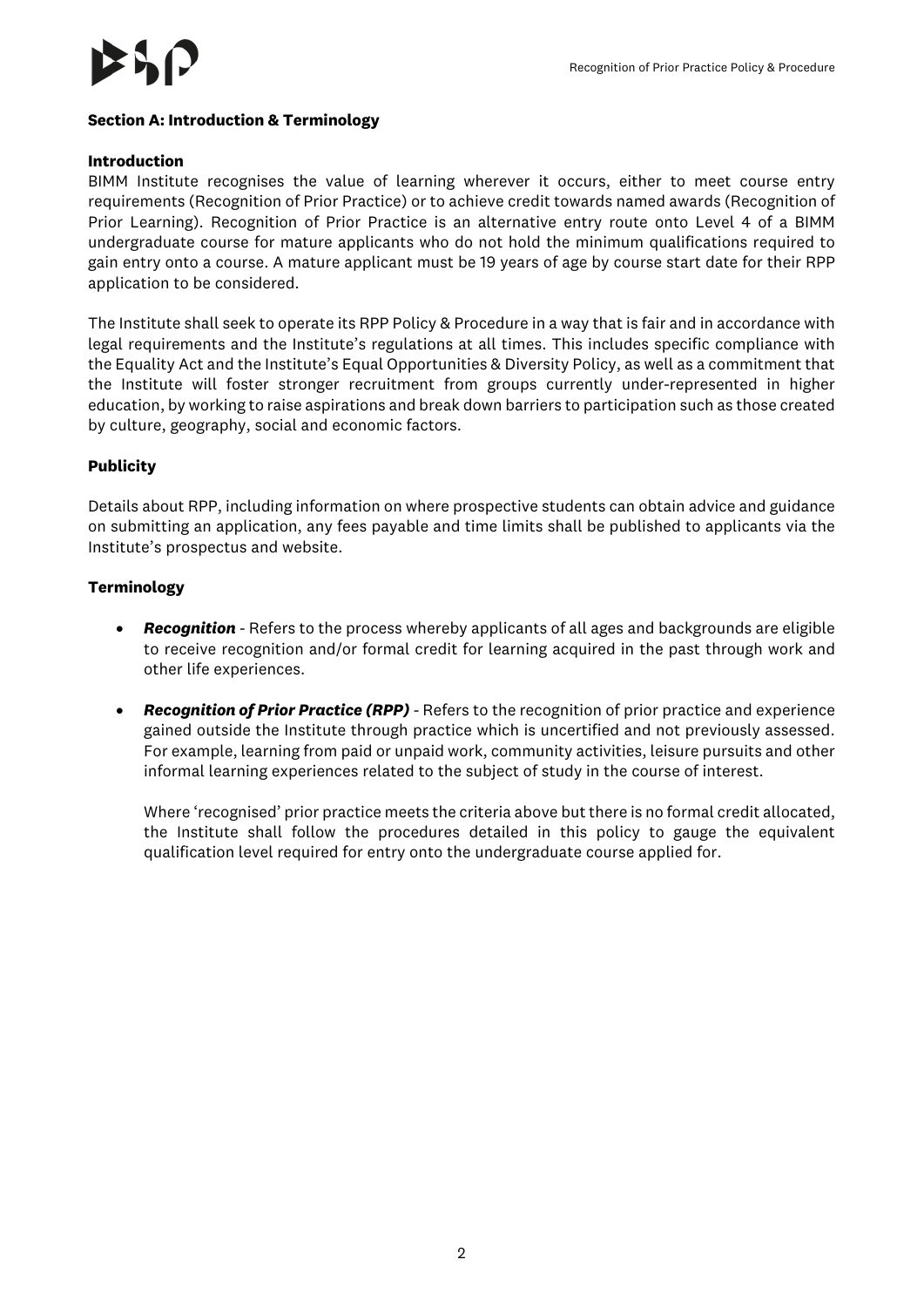#### **Section B: Application Process**

#### **Criteria, Conditions & Restrictions for RPP**

This procedure will ensure that the learning gained through practice presented as RPP demonstrates a satisfactory level of academic ability and aptitude (via the essay submission) required for Level 4 study (first year of a BIMM undergraduate course), as well as related experience to the subject of study being at a level that may be equivalent to time spent, or learning outcomes similar to, the qualifications required to enter an undergraduate course.

Applicants for RPP shall provide the following evidence that learning through practice has been gained to demonstrate equivalence. All evidence of learning shall be:

- *Written in English*
- *Sufficient -* Keep in mind that evidence presented (e.g. a portfolio or syllabus) should be concise and contain sufficient evidence for the purpose intended.
- *Recent -* How recent the experience is can determine its value. Certain skills and knowledge, for example, can quickly become redundant.
- *Authentic -* For certain evidence to be accepted it may require endorsement or a reference from relevant sources, e.g. employers or recognised professional bodies.
- *Relevant -* The specifications of a job will determine the relevance of the evidence.

### **Criteria**

When considering evidence for learning through practice, the RPP Assessor shall:

- Assess the evidence submitted against the requirements of the relevant level of qualification needed to gain entry onto a BIMM undergraduate course. Specific course entry requirements can be found in the Institute's prospectus or on the website.
- Confirm that the learning has been in a subject area relevant to the course of study.
- Assess equivalences of competence between learning at work (for example) and having gained a specific qualification.

### **'Shelf Life' of Prior Practice/Experiential Learning**

Recognition shall normally be considered for learning attained through practice within five years prior to the enrolment date for the intended course at the Institute.

Prior practice or work completed more than five years prior to the enrolment date for the intended course may be recognised and subject to the following conditions:

- The Course Leader or Assessor confirms that the learning is still relevant and meets the required entry requirements; and/or
- The applicant can demonstrate evidence of continuous application, updating and relevance to their practice.

#### **Falsification or misrepresentation of evidence**

The Institute reserves the right to terminate an application for or registration on a course if the applicant/student is found to have omitted relevant facts or information in connection with their RPP application or to have falsified or misrepresented any part of their application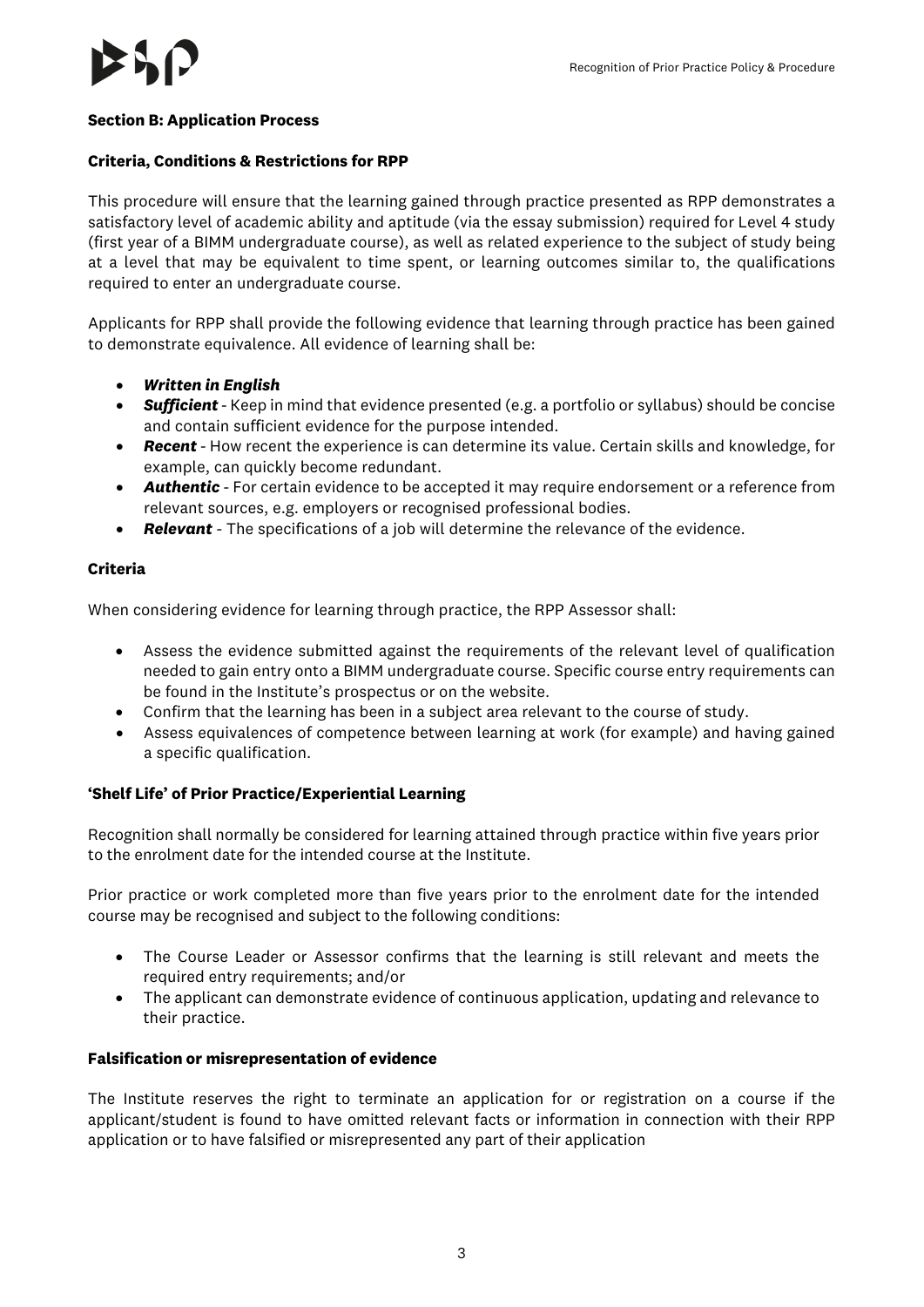

### **Application Requirements**

Applications for RPP shall consist of a written request, stating the BIMM award in respect of which the student seeks RPP and submit:

- Applicants are required to submit an RPP Portfolio, the content of which shall vary in accordance with the nature of the experiences and of the learning that has resulted from that experience but shall normally include the following elements:
	- **Statement of Claim** (approx. 100 words)
	- **Reflective Evaluation** (2000 words max): A reflective essay which provides an account of the key previous learning and personal experiences that are relevant to your intended area of study. Evaluate how these experiences have influenced your professional and personal development as well as enabling you to develop new ideas and approaches. Your essay should refer to the relevant evidence contained in your appendices as well as any recent academic resources that you have utilised (e.g. books, websites, media sources, periodicals etc).
	- Appendices: The appendices section should include relevant evidence to support your reflective account of previous learning and personal experiences and should consist of:
	- **(i) Curriculum Vitae (CV):** An up-to-date CV which briefly summarises the following:
	- Education and training indicate the skills, knowledge and understanding which you have acquired through various aspects of your education
	- Work experience indicate the skills, knowledge and understanding you have acquired through any formal or informal employment (including any voluntary or community work)
	- Other relevant learning experiences / prior practice for example: live performances, organising events, tutoring/mentoring others, giving talks/ presentations, previous achievements and positions of responsibility etc
	- List of relevant competencies and skills. For example: personal and communication skills; teamwork; ability to assimilate ideas and keep up-to-date with your subject etc.
	- Hobbies and interests
	- Any other relevant information
	- **(ii) Supporting Evidence:** Examples of relevant evidence to support your RPP claim as outlined in your reflective essay and CV. Types of evidence may include:
	- **Direct Evidence (your own work). For example:**
	- Articles/Reports/Essays/Poems etc as relevant to subject area
	- A/V materials or artefacts demonstrating areas of practice
	- Further analysis and description of training and practice activities<br>- Certificates / Awards etc
	- Certificates / Awards etc
	- **Indirect Evidence (what someone else says about you). For example:**
	- Statements from people that know you and have worked with and/or who can give feedback about your prior practice e.g. Employers; Colleagues; Clients; Business/Creative project partners; Teachers/Educators etc.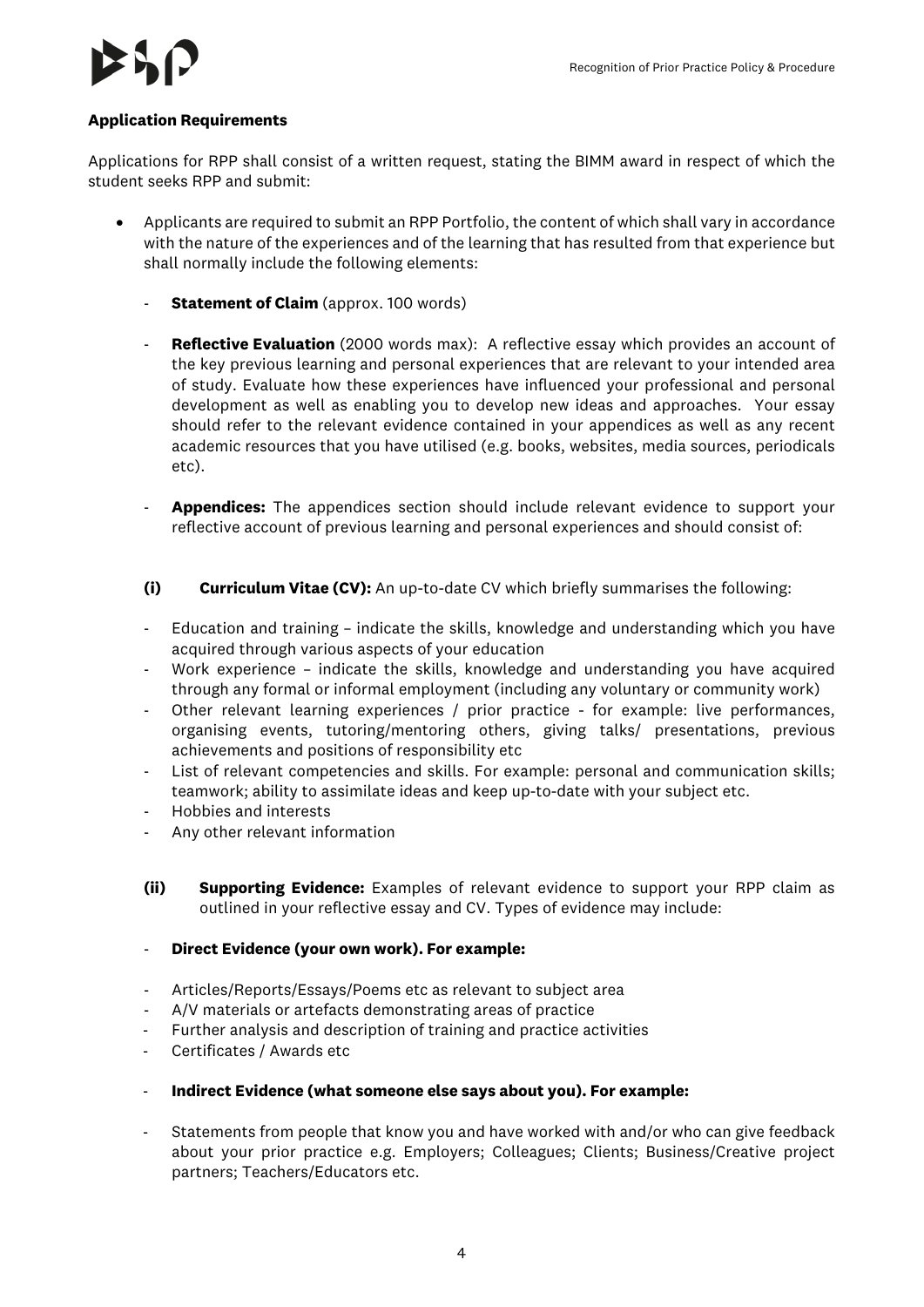Please note that any evidence containing personal information apart from that of the applicant (names, addresses, contact numbers etc) should be suitably redacted to ensure confidentiality.

Please also see **Appendix 1 - Portfolio Submission Requirements** (below) for details of the format requirements for your work.

In preparing the RPP Portfolio, upon request, an applicant may be allocated a mentor by the Institute who may be subsequently involved in the assessment of the evidence but shall not be the sole assessor. The mentor shall advise the applicant of any additional course-specific criteria and what evidence shall be required for this.

The procedure for considering requests for the accreditation of prior experiential learning shall include the following stages:

- Agreement of work to be submitted (e.g. essay submission, portfolio, presentation, submission of artefacts);
- Agreement of submission date;
- Agreement of any tutorial arrangements (including monitoring progress towards submission, reviewing drafts, etc.);
- Clarification of arrangements for assessment

## **Timescale for Submission**

Applicants wishing to apply via the RPP application route will be advised in the first instance to discuss the matter with the Admissions Team, who will ensure that the applicant is informed of the Institute's RPP Policy & Procedure.

Applications for RPP should normally be made no later than ten weeks in advance of enrolling on the intended undergraduate course.

Students who apply after the start of their course may be disadvantaged by missing the enrolment and induction events which provide essential information and missing lessons in the first few weeks may also add strain on the student in terms of assessments taking place in the first semester.

If the applicant has a problem obtaining appropriate evidence in time to meet the ten-week deadline above, they should inform the Institute and request an extension at the earliest opportunity.

### **Approval Process & Confirmation of Decision**

The Admissions Team will advise RPP applicants on deadlines for submission of their application and work with College academic teams to arrange appropriate support, where applicable, to ensure the applicant understands what is required of them.

If the agreed submission deadline is missed by the applicant, the Admissions Team will advise on the next available date by which their application should be received to ensure it makes the next RPP Panel date. If the applicant has missed the final RPP Panel date for the relevant year of entry, Admissions will discuss the application with the RPP Panel Chair to see if other options are available or if the applicant needs to re-apply the following academic year.

All RPP applications accepted by the Admissions Team will be referred to an RPP College Lead (normally the Head of Education or Head of Learning & Teaching), who will assign an RPP Assessor (normally the relevant Course Leader or Deputy Course Leader).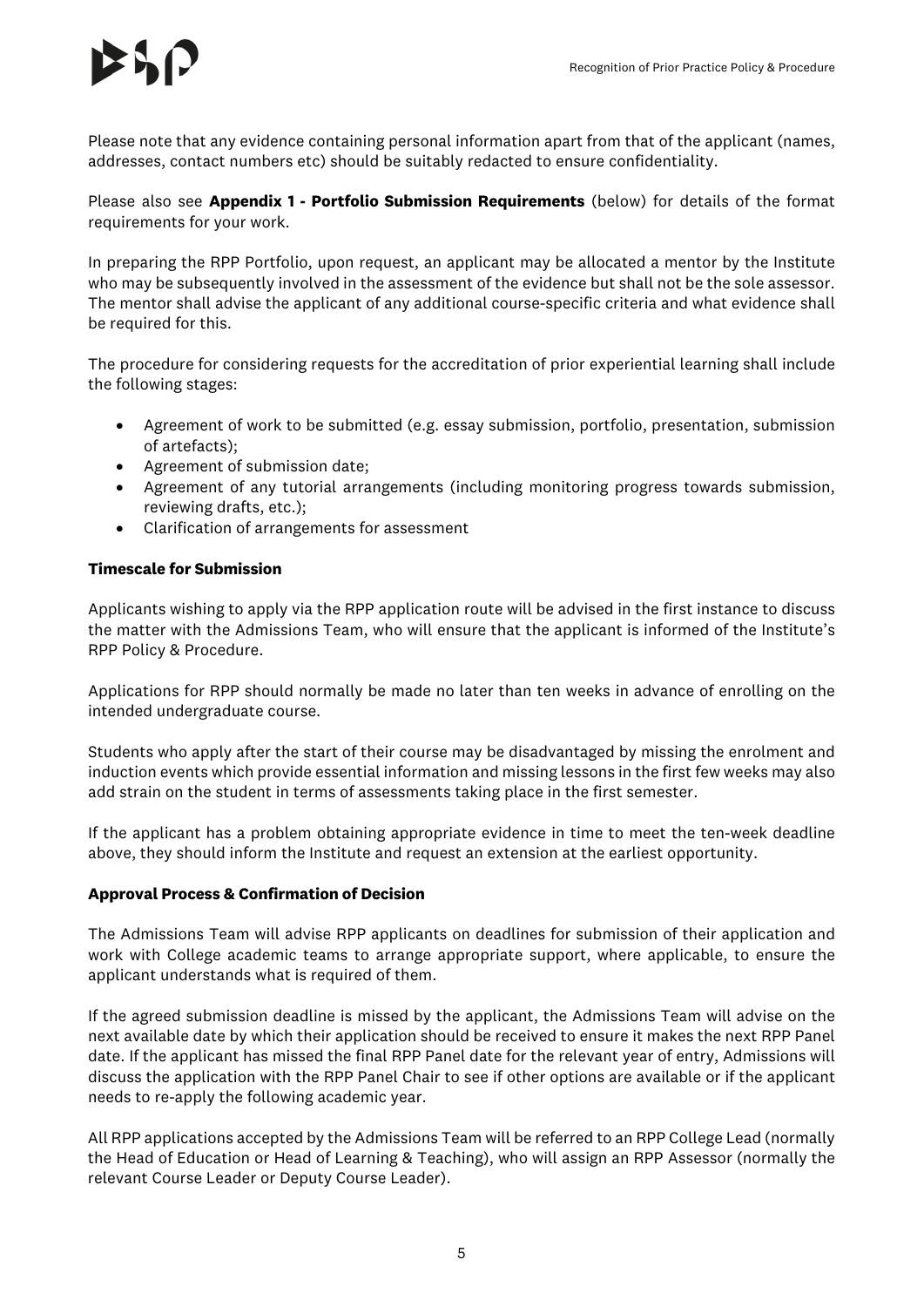The RPP Assessor will consider the application and, should they require additional information, the applicant will be advised within fifteen working days of the original submission, with an appropriate deadline agreed for the new information to be submitted. When the RPP Assessor is satisfied that they have all the necessary details to assess the application, they will make a recommendation to the RPP Panel via the RPP College Lead.

It is the responsibility of the RPP College Lead to ensure all RPP Assessors meet the marking deadline to ensure the RPP submissions are considered at the panel date as agreed with the applicant. The RPP Assessor will mark the work as either a pass or fail and submit the work and mark for panel consideration.

The RPP College Lead will be responsible for consistency of marking and the submitting of assessed RPP applications and accompanying recommendations to the RPP Panel, which will consider them for final approval. The RPP Panel will be comprised of all RPP College Leads and chaired by the Director of Recruitment & Admissions. The decision of the RPP Panel will be communicated to the Admissions Team within ten working days of meeting.

The RPP applicant will be notified of the decision in writing by the Admissions Team, who will update the applicant's record as appropriate and store the documentation on file. Where the RPP application is rejected, the letter confirming the decision shall include details of any shortcomings and how they might be rectified should the applicant wish to re-apply.

## **Appeals**

Applicants may not appeal against the academic or professional judgement of those making the decision on an application. However, the Institute shall consider a request from an appellant that the decision to reject their application be reviewed on the grounds that:

- There exists new evidence, which can be corroborated, and could not have been brought to the attention of the Institute prior to the selection process;
- There is evidence of a procedural irregularity connected directly with the selection process undertaken by the Institute;
- The decision of the Institute is, on the basis of the information available, unreasonable;
- There is evidence of prejudice or bias on the part of those involved in the selection process.

Appeals must be made in writing within twenty-eight calendar days of the date of the letter from the Institute notifying the applicant of the decision. Further details may be found in the Institute's Appeals Procedure, which can be found online.

### **Complaints**

The Institute is committed to delivering a high quality, efficient and fair admissions service, and it is encouraged that applicants notify the institution of any causes for concern, and areas for improvement. Complaints may be made regarding the services or facilities offered by the Institute or the actions or behaviour of a member of staff during the process. The outcome of a complaint that is upheld could include an apology or an undertaking to revise procedures. However, it will not usually result in reconsideration of the candidate's application. Students who wish to complain may do so in accordance with the Institute's Complaints Procedure.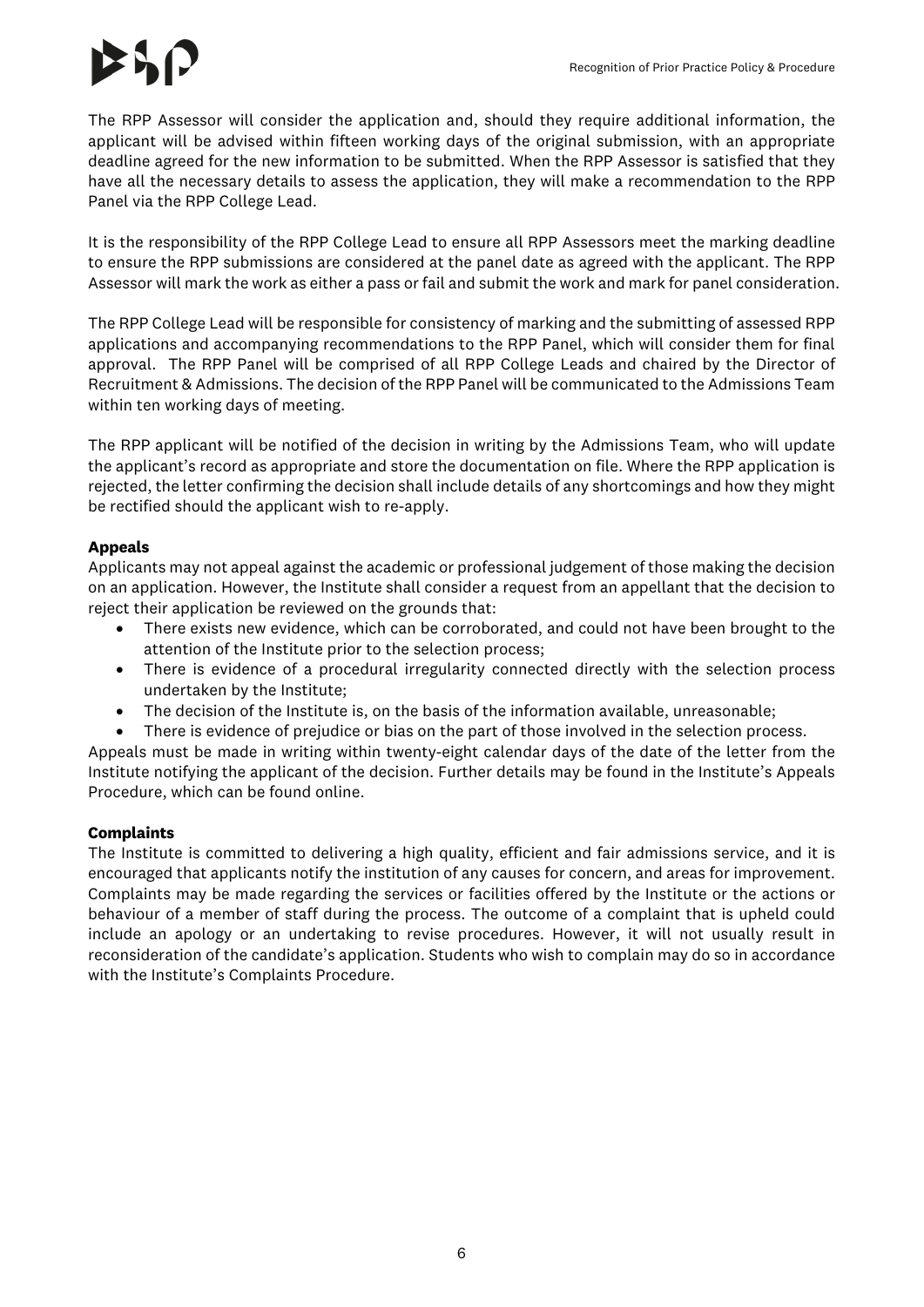### **Appendix 1: Portfolio Submission Requirements:**

A portfolio is an organised folder of information compiled by an applicant with support from BIMM Institute staff if required or requested by the applicant. It will contain details of past experiences and accomplishments. It may also contain evidence that the individual has reliably demonstrated the skills, knowledge and understanding to be given recognition to gain exemption, or to gain equivalency to the minimum entry requirements of their chosen course of study.

A Portfolio can be used to gain accreditation and/or exemption, or to decide what continuing education is appropriate. It needs to be concise, well presented and relevant.

## **Your Portfolio should contain details of your skills, knowledge, understanding and achievement, and these features can come from:**

- Paid employment
- Voluntary work
- Self-directed or managed project work/practice
- Self-employed/freelance work related to the intended subject of study
- Education and training
- Hobbies and interests
- Any other relevant sources

#### **Please ensure that your work meets the following submission requirements:**

#### 1. **Cover Sheet:**

This should contain your name, date, submission title (RPP Portfolio) and the centre/course for which you are applying.

2. **Text:**

Your submission needs to be written in English and clearly expressed using sound grammar and correct spelling. Your work should be double-spaced using 11 or 12point type (in a clear font such as Arial or Calibri) and including your name in the header and a page number in the footer of each page.

### **3. Submission Formats:**

- **Written work** needs to be presented in PDF format. Please ensure that any links in the document are hyperlinked
- **Audio/Media content:** This can be uploaded to Dropbox, but we will accept embedded links. You may also use Google Drive to upload content and share an accessible link.
- **Other types of evidence:** flyers, posters, PowerPoint presentations, scanned documents etc – please upload these items and place within a folder that you can share via an accessible link such as Google Drive or Dropbox. Please title the folder with your name and the acronyms "BIMM RPP", e.g. "John Smith BIMM RPP".
- **Uploading Portfolio link/s:** These can be sent to: [admissions@bimm.ac.uk.](mailto:admissions@bimm.ac.uk) Please use the following as the subject of the email: **RPP Portfolio Submission**.

#### **The Institute's Commitment to Applicants**

The Admissions Team and BIMM College Academic teams will be able to provide applicants with a marking criteria guide for their portfolio submission and essay. This will help demonstrate what is required for a pass mark. The work being marked as part of the RPP application will be marked as a pass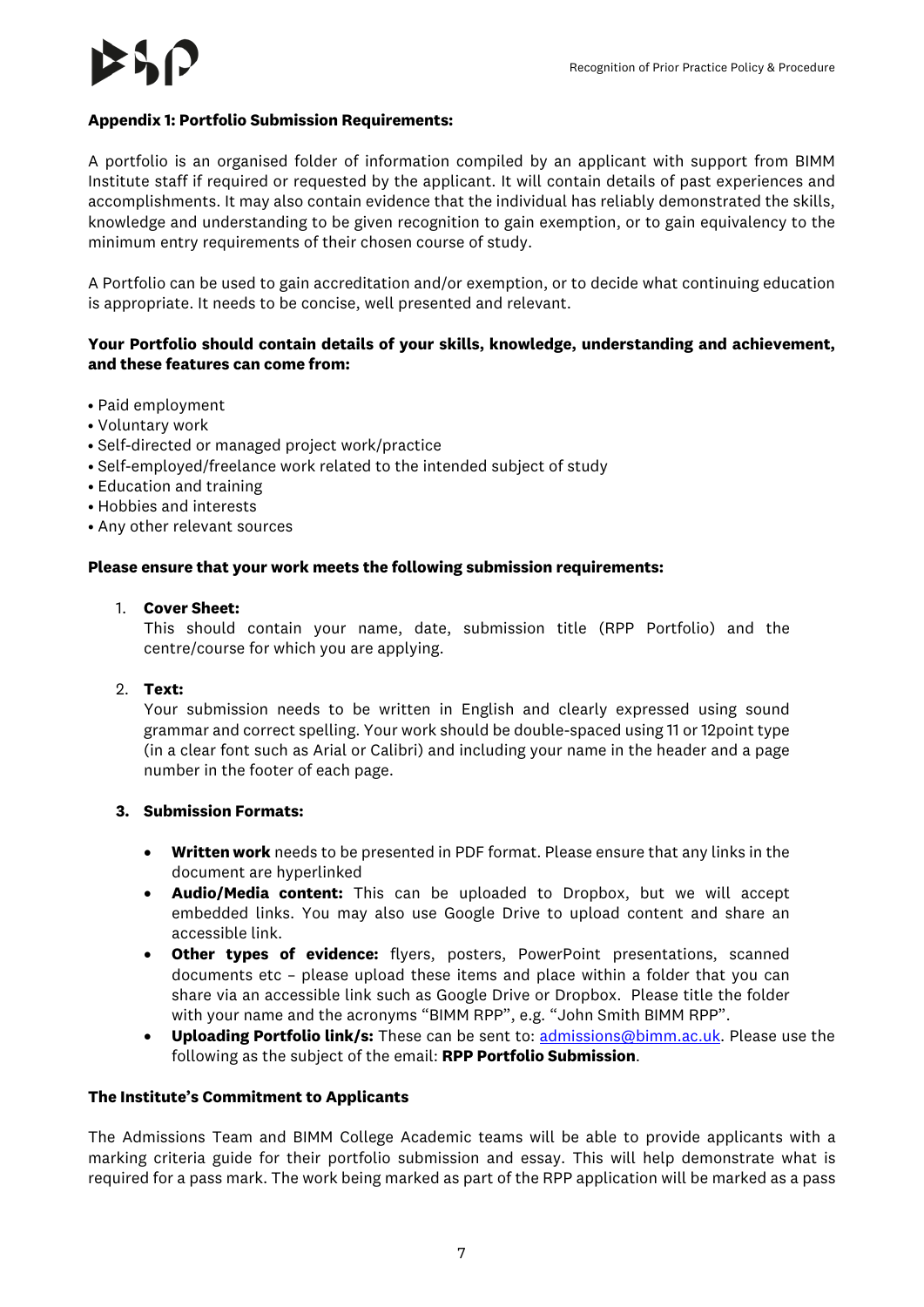# とりい

or fail only. If the submission does not meet the criteria required for a pass, the marker will provide feedback for the applicant.

When requested, the Institute can help applicants compile a portfolio of evidence by offering the relevant resources, information, advice and one-to-one guidance on how to collect evidence and lay out the portfolio. We will also offer a one-hour tutorial to check the completed portfolio and to make recommendations if further evidence or descriptions are needed. If any additional support is required, this should be requested by the applicant in advance of the tutorial.